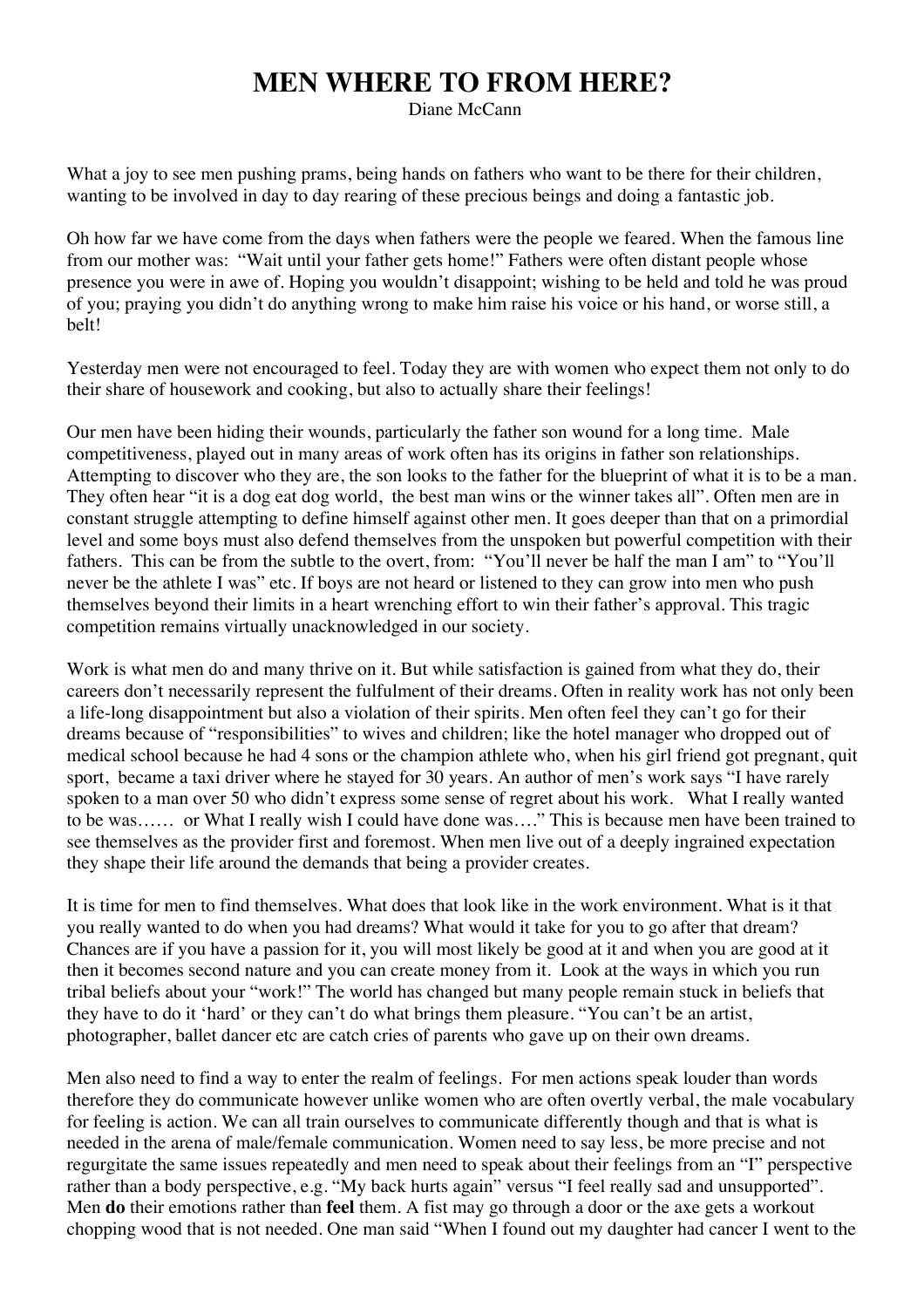shooting range and blasted the target until it was black with holes." Women on the other hand can collapse into a crying place and then share what they feels.

Both sexes need to do it differently if we are to continue to share our lives and our love. Perhaps women can learn that the little things men do, the cup of coffee, the pat on the backside etc ARE the man's way of showing his love, and the majority of men are never going to write a romantic love poem or dance for you wearing a silk sarong! Perhaps men can practice sharing a little of how they feel until it becomes more comfortable. Many divorces happen because women complain they don't feel loved and their men didn't communicate. In reality the man did everything he could in the doing side of the relationship except talk from the heart! A great saying is "Men do for women because they don't know how to BE for women." It is time for both sexes to see each other's differences through the eyes of love.

Men of today need to incorporate the feminine dimension into their lives. They need to acknowledge their woundedness; access the ability to grieve; find what they long for, want and desire and then identify their truth and work toward healing; you can only heal the pain when you can feel it and once felt, it can be released in the quest for wholeness.

Women need to be patient. Instead of centuries of sisterhood that women have had, they have had centuries of competition rather than co-operation. Women need to understand that the steps of the emotional process for men can be very slow. Women generally change because they don't want to "suffer" any longer from constrictions or oppression. They need to realize that men are men, women are women and men will never BE women! To some degree men's feelings will always be expressed differently from women's. Women need to honour men for their journey of emotional exploration. All men thrive on validation and acknowledgement so do it more women! Accept that men are doing the best they know how to do with the tools they were given; everyone has been wounded or betrayed at some time and we have all inflicted wounds and been betrayers. It is time to shift our focus away from patriarchy and matriarchy – neither of which worked well, and discover our sameness because in the end we both want the same things… to be loved, appreciated and respected for who we are.

## **The Seven Steps to Manhood (kindly extracted from Manhood by Stephen Biddulph)**

**1.** Fixing it with your father – your father is your emotional line of contact to your masculinity. You have to work toward a clear and resolved relationship between you and him. You cannot cope with your life successfully until you have understood him, forgiven him and in some way come to respect him.

**2.** Finding sacredness in your sexuality – you have to find out how to not just be comfortable, but transformed and fulfilled in your sexuality. Sex will either be a sleazy obsessive part of your life or a sacred and powerful source of your wellbeing. First you must relocate your sexual energy in yourself instead of giving it away to women. Then learn the dance of the male and female.

**3.** Meeting your partner on equal terms – anyone can get a partner, the trick is to keep them. To do this you must learn to meet your partner as different but equal. This means respecting your partner but respecting yourself also. You will need to be safe with communicating.

**4.** Engaging actively with your kids – You can't parent from behind a newspaper and you can't leave it to your partner because women don't have what it takes to role model a man to a child.

**5.** Learn to have real male friends – get emotional support from other men and find out how to complete your own initiation into manhood. All men need the help of other men to complete certain